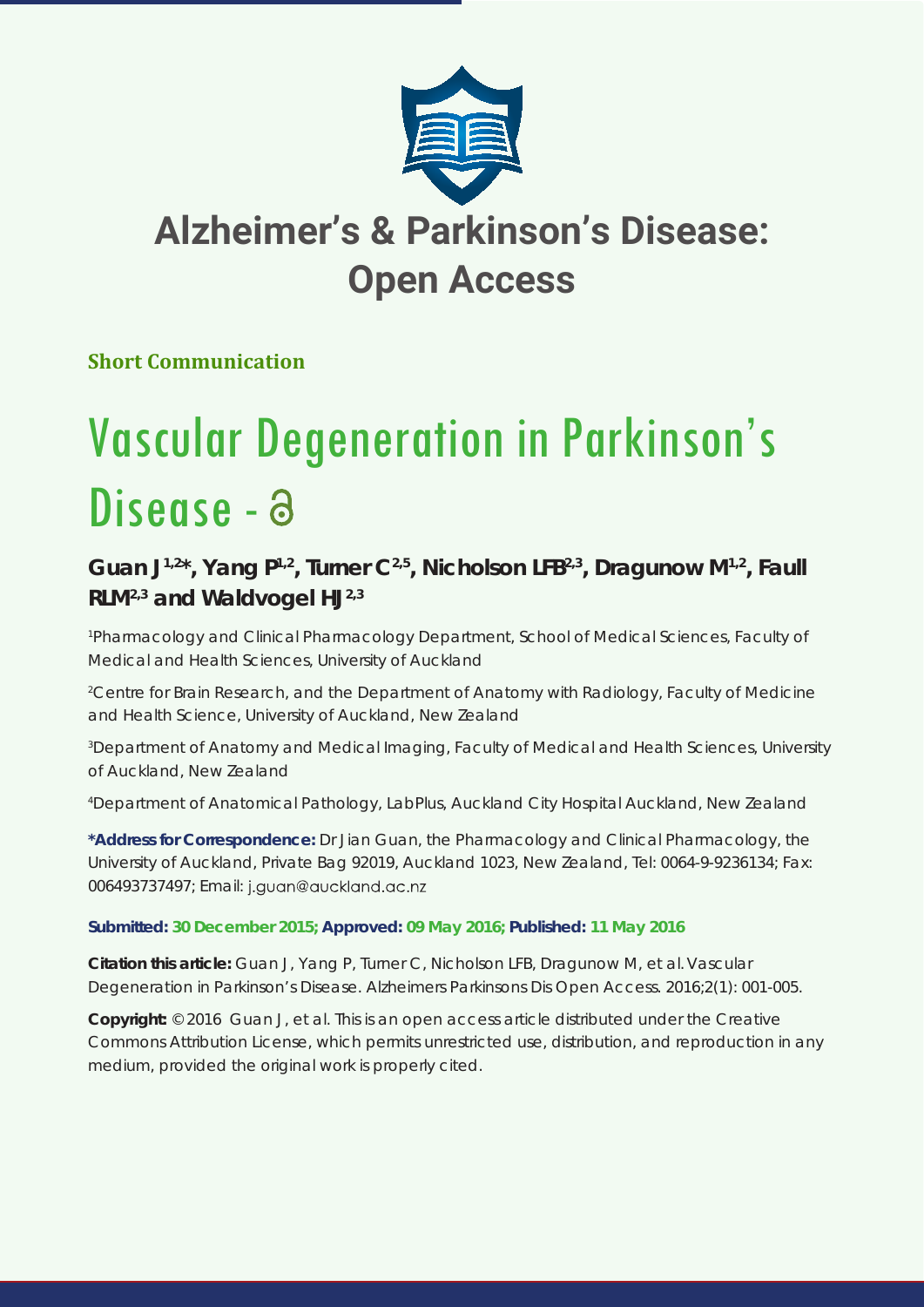#### **Alzheimer's & Parkinson's Disease: Open Access**

Parkinson's disease (PD) is the second most common neurodegenerative condition in the aging human population [1]. While neuronal degeneration is well characterized in human cases of PD [2], there has been very limited information regarding vascular changes, until two recent publications from our own research group [3,4]. The difference between the peripheral circulation to that of the brain is that the capillaries in the brain consist of endothelial cells adjoined by tight junctions, the hydrophobic basement membrane, the pericytes and the astrocyte end feet [5] forming the blood-brain barrier (BBB), that functionally protect the brain from harmful substances entering from the peripheral circulation. To evaluate vascular changes that are specific to PD we compared the differences in the endothelium, basement membranes and astrocytes in several brain regions between age-matched controls and human cases of PD which had not developed dementia. From the results of these studies we have identified degeneration of endothelial cells while the basement membrane is maintained in human PD. Elevated astrocytosis is associated with leakage of the BBB but is limited mainly to the brain regions showing blood vessel loss associated with brain aging such as the caudate nucleus.

Factor VIII is an immunohistochemical marker for the cytoplasm of endothelial cells and can be used to visualize the cytoarchitecture and morphology of endothelial cells in the capillaries. The most interesting and distinctive finding is the formation of 'laddering' in the endothelium described as 'endothelial clustering' in both aged matched and PD cases. Statistical analysis demonstrated a significant increase in the laddering in capillaries in PD cases, that is associated with degeneration of endothelial cells, leading to the loss of capillaries. The mechanism of 'cluster' formation however is not at all clear and needs to be further investigated.

The integrity of the intact capillary network is essential for effective vascular function. Using image analysis we are able to compare the capillary length, cross sectional size, interconnections and average numbers of capillaries. Compared to the age-matched controls, the capillaries in PD cases are shorter in average length, fewer in number, and more fragmented with reduced branching, suggesting the possibility of breakdown of the capillary network in PD cases. The analysis of these multiple parameters enabled us to see more detailed changes in vasculature and the patterns of capillary loss. Even though the increase in endothelial clusters and the pathology of endothelial degeneration are uniform in all brain regions that we have analyzed, the patterns of changing capillaries appeared to be different when the analysis separates the shorter capillaries (<50µm and more fragmented) from the longer ones (>50µm). For example, while there are reduced vessel numbers in the substantia nigra (SN) of PD cases, the PD associated loss of vessel number in the middle frontal gyrus (MFG) is only true for the vessels longer than 50µm. In contrast, the analysis of vessel length suggests the loss in capillaries in the SN is mainly in the longer vessels.

The average size of a capillary is 5-10  $\mu$ m in diameter. In a separate experiment, the changes in capillary size are determined by measuring the diameter and the cross sectional area of vessels in the SN, locus coeruleus (LC) and Raphé nucleus (RN). While the average diameter is less than 10 µm in the control cases the average diameter of vessels is larger (>10 µm) in PD cases, particularly in the RN and SN. The increase in size of vessels is supported by the measurement of the cross sectional area of the vessels. Using 10 µm as the cut off for measuring the capillaries  $\left($ <10  $\mu$ m) and small arteries/veins  $\left($ >10 µm) the PD cases have fewer capillaries in the RN and more small arterioles/veins (in the LC) with a significant reduction in the ratio of small/large vessels throughout all nuclei. The data suggest that vessel degeneration in PD cases is primarily at the level of capillaries, that may be more vulnerable to degeneration than the small arteries/veins, and/or to the enlarged capillaries as a result of vascular remodelling [6].

The transformation of the microvasculature from primarily capillaries to predominantly small arterioles/venules has a profound effect on oxygen diffusion. Arterioles (and venules) are much larger vessels with, on average, 3 layers of endothelial cells as well as smooth muscle cells and pericytes [7]. In normal tissue the majority of oxygen diffusion occurs from the capillary vessels consisting of only one layer of endothelial cells [7]. As a consequence of the loss of the capillary bed, tissues receive less oxygen leading to damage through processes such as the production of free radicals due to the inability to regenerate antioxidant enzymes, or insufficient oxygen available for oxidative metabolism.

Despite a uniform increase in endothelial 'clusters' in the SN, CN and MFG of PD cases, there are brain region dependent differences in vessel density, vessel length and vessel branches between the control and PD groups with significant degenerative changes in some brain regions, but not in others. For example, there is a consistent decrease in all parameters measured in the CN of the age-matched control cases compared to the brain regions of SN and MFG. As a result there is no further degeneration of the capillaries in the CN of PD cases compared to the age-matched control cases. This lack of 'degeneration' in the CN of the PD cases is clearly due to the agerelated loss in vessel density, length and branches. The age related loss of brain vessels has been reported previously in aged brains [8]. In addition to the hippocampus, the striatum is relatively more sensitive to age-related changes in structure [9,10] and function [11], and this is also true in other age-related clinical conditions [12]. Thus, the vessel changes observed in the SN are likely to be more specific to PD pathology while the loss of vessels in the CN may be a combination of the pathology of aging (11) and PD. The frontal cortex, a brain region that is affected in PD, with Lewy bodies present, may share some similar pathology with AD in terms of neuronal loss [13], and perhaps in vascular degeneration. Wide-spread cortical hypoperfusion has been reported at the early stage of PD [14].

Vascular remodeling and re-networking takes place constantly even under conditions of neurodegeneration, and insufficient vascular remodeling contributes to neuronal degeneration and functional decline. The changes in the vasculature of age-matched controls can be a complex mix of vessel degeneration associated with old age and vascular pathology as part of systemic vascular diseases, for example in hypertension, diabetes and obesity [10,11]. Thus the interpretation of vascular changes in the aging senile brain is complicated and the data difficult to interpret, which in turn makes the comparison with respect to young controls somewhat unreliable [15]. Thus, we have not included young control groups in our studies.

Apart from providing nutrients and removing metabolic wastes, the capillaries in the brain serve as a barrier to protect the brain from peripheral harmful substances. The loss of BBB function allows pro-inflammatory factors to enter the brain, which can contribute to neuronal dysfunction [16] and neuronal degeneration in Alzheimer disease and possibly also in PD [17]. Furthermore, as part of the neuronal-glial-vascular unit, endothelial cells are involved in neurogenesis [18], promote neuronal survival and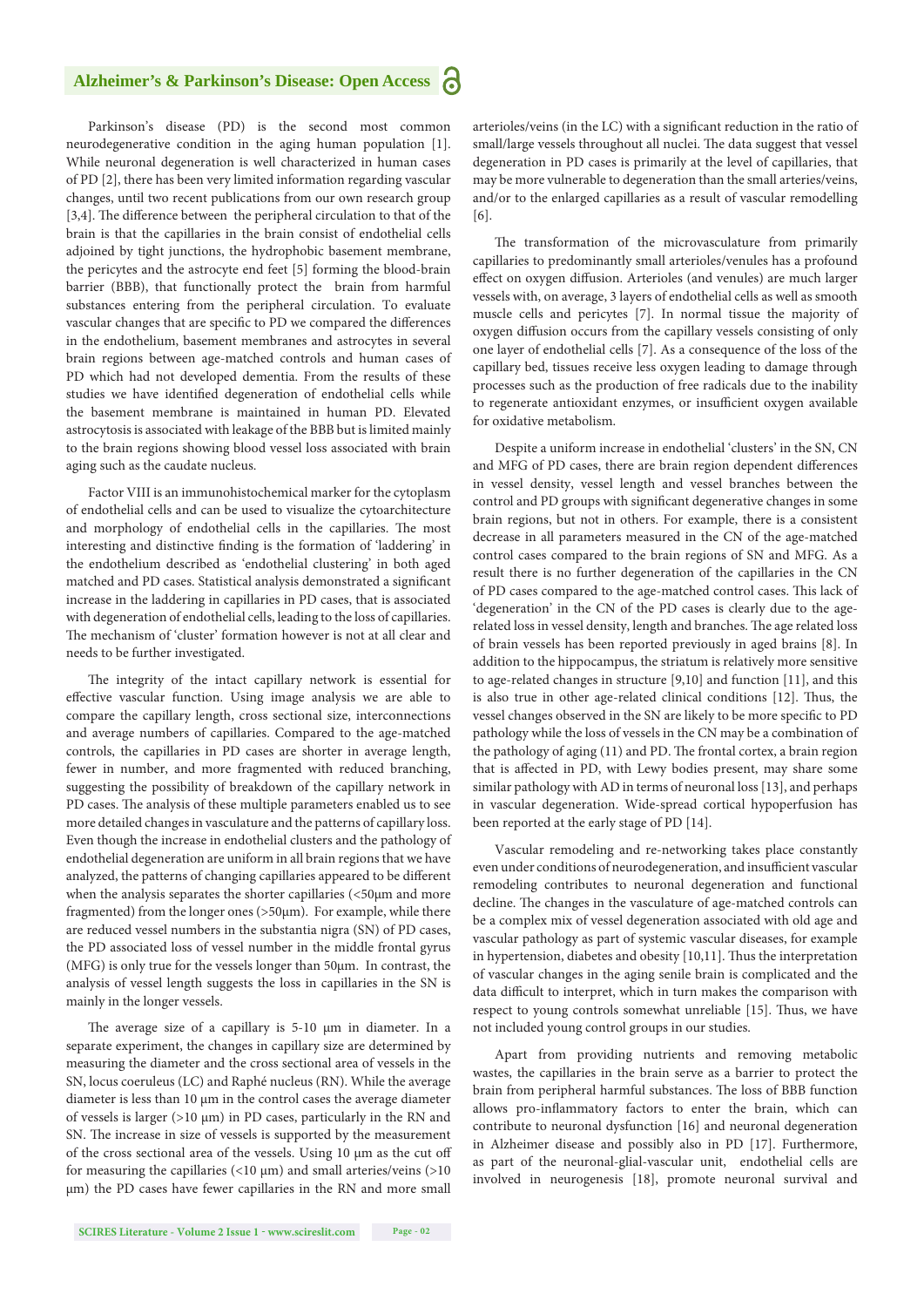#### **Alzheimer's & Parkinson's Disease: Open Access** a

produce neurotrophic factors [19], whereas many neurotransmitters also regulate vascular functions [20,21]. Structurally, astrocytes, a glial phenotype, form part of the capillary wall and maintain both neuronal and vascular functions in the brain.

We have additionally characterized the vascular degeneration in PD by evaluating the changes in the basement membrane (BM), astrocytes, BBB integrity and the association with neuronal degeneration using the same human cases used for evaluating endothelial cell degeneration. Collagen IV staining was used to visualize the vascular structure associated with the BM, and we analysed the vascular architecture using the same image analysis protocols that were used for identifying the significant changes in endothelial-associated vascular architecture [3]. Unexpectedly, neither the number nor the length of collagen IV labelled capillaries are different between age-matched controls and PD cases [4]. However, we see profound morphological changes in the BM, characterized as collapsed capillaries or string vessels [4,22], in which the capillaries are labelled with collagen IV without endothelium. String capillaries exist in normal brain as part of the process of endothelial cell turnover during vascular remodeling particularly in developing brain [22] and brains with neuronal degeneration [22]. Capillaries with laddering morphology [3] are often found next to the string vessels. This suggests that the increase in string vessel formation may be a consequence of endothelial cell degeneration caused by an imbalance in vascular degenerative and regenerative processes. The increase in string vessels has been reported in Alzheimer disease cases [23,24], however, it is different from the PD cases, as the loss of BM was also found in Alzheimer diseases [25]. In contrast, capillary density has recently been reported to be increased in human cases of Huntington's disease [26,27] where collagen IV was used for labelling the BM [28] with reduced vascular size [26]. Thus, increased string vessel formation without loss of BM may be a pathology specific to vascular degeneration in PD [4].

There has been a rapid increase in research on changes in capillaries in brains affected by neurological diseases. The interpretation of results on capillary changes should be based on the precise structure labelled since the changes in the endothelium can be different from changes in the BM [3]. Multiple markers specific for the various components of capillaries are essential for an objective view of vascular changes.

Given that string vessels do not function as blood vessels, the increased string vessel formation can be an indicator of a compromised blood supply that can in turn contribute to neuronal dysfunction and degeneration in PD. As extracellular matrix, the BM plays a critical role in vascular re-modelling, for example in promoting endothelial cell proliferation, migration and capillary sprouting [29].

Astrocytes form an essential component of capillaries, and play a critical role in vascular re-modelling [30,31] and neuronal protection [32,33]. We found a massive elevation in GFAP positive astrocytes in the CN, with a hyperactive morphology. Interestingly the elevated astrocytosis is only found in the brain regions where there is no further PD associated vascular degeneration. We have discussed earlier that the endothelial degeneration in CN is an age related change in both PD and age-matched controls [3]. Thus the elevated astrocytosis observed in the CN of the PD cases may be a protective and/or angiogenic response that prevents further loss of endothelial cells in PD cases [3]. However it is known that angiogenesis can be a double edged sword, as newly formed vessels can lead to BBB leakage, that occurs in neurodegenerative conditions such as Alzheimer disease [34].

Fibrinogen leakage from plasma into brain tissues is a reliable marker for dysfunction of the BBB [34-36]. Activation of microglia and astrocytes is closely related to BBB dysfunction, and infiltration of plasma fibrinogen has been reported in Alzheimer disease [37] and other neurological conditions with BBB dysfunction [35,36,38,39]. The concentration of fibrinogen is low in the CSF of PD patients [40] and there is no increase in infiltration of plasma fibrinogen in the SN, where there is clear neuronal degeneration. It is interesting to observe that the fibrinogen infiltration is profound only in the CN of PD, where there is an age related endothelial degeneration and a PD related elevated astrocytosis. It could be that the elevated astrocytosis may play a role in preventing further loss of endothelium in PD and by promoting an angiogenic process in the endothelium that leads to loss of BBB integrity. Given the role of astrocytes in angiogenesis [30] and inflammation [41] the BBB leakage in the CN could be a collective result of age and secondary pathology of PD or as a beneficial response of astrocytes in removing fibrinogen [39].

Given that changes in the vasculature can vary between brain regions, it is interesting that the loss of neurons is found uniformly in the SN, CN and MFG in PD. Degeneration of dopamine neurons has been well documented in the SNc of PD patients [42]. Although there is loss of dopamine neurons in the SN, TH expression in most SNc neurons appeared to be increased. This may be a compensatory response to the loss of dopamine neurons by increasing protein expression, as dopamine neurons are highly plastic in PD [42,43]. Although degeneration of dopamine neurons in the SN is the most prominent pathology of PD, neuronal degeneration can affect other brain regions in advanced disease, for example the CN and cortical areas [24]. The neuronal degeneration in the CN and MFG brain regions are also more profound in PD cases.

Atrophy of the CN in human PD cases has been described previously [44]. However, apart from changes related to degeneration of the dopamine system, for example reduced TH terminals, dopamine receptors and transporters, [45] our knowledge of neuronal degeneration in the CN is rather limited. Neuronal degeneration in the frontal cortex is well established in PD cases, particularly those with dementia [46]. In our study, the extent of neuronal loss is similar in the CN and MFG; however, we only found the elevation of astrocytes and leakage of the BBB in the CN, not in the MFG. Although both activation of astrocytes and dysfunction of the BBB may contribute to neuronal death, our data suggest that these processes are not the immediate cause of the neuronal degeneration seen in PD.

The further characterization of vascular degeneration, particularly the capillaries in PD human cases is an on-going research project. The mechanisms underlying the vascular degeneration may be closely associated with the impaired ability in vascular remodeling, for example, the function and survival of pericytes and related capillary cytoarchitecture. It is difficult to identify whether vascular degeneration is primary or secondary to neuronal degeneration. Nevertheless loss of the vascular network clearly contributes to the pathogenesis of the neurodegenerative process.

In conclusion, vascular degeneration in PD appears to be the result of endothelial cell degeneration, while retaining the capillary basement membrane. Increased string vessel formation suggests a role for vascular hypoperfusion in the progression of PD. Leakage of the BBB may be associated with astrocytosis in the CN, which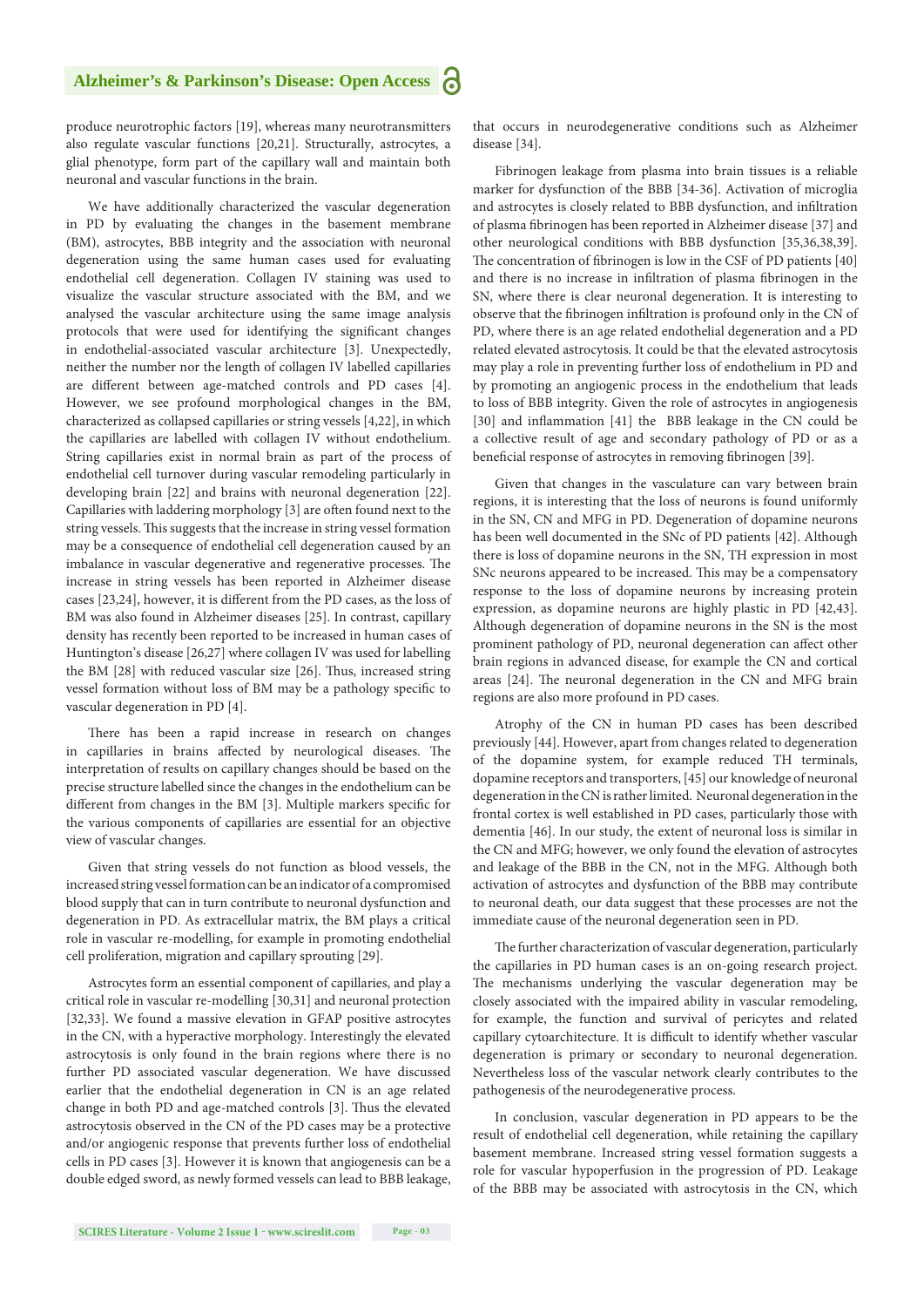#### **Alzheimer's & Parkinson's Disease: Open Access**

appears to be a pathological change secondary to the initial lesion in PD. The features of vascular degeneration in PD vary between different brain regions, and is reflected by the differing extents of neuronal degeneration, astrocytosis, endothelial cell degeneration and dysfunction of the BBB in each region.

#### **REFERENCES**

- 1. de Lau LM, Breteler MM. Epidemiology of Parkinson's disease. Lancet Neurol. 2006 Jun;5(6):525-35.
- 2. Lindner MD, Cain CK, Plone MA, Frydel BR, Blaney TJ, Emerich DF, et al. Incomplete nigrostriatal dopaminergic cell loss and partial reductions in striatal dopamine produce akinesia, rigidity, tremor and cognitive deficits in middle-aged rats. Behav Brain Res. 1999 Jul;102(1-2):1-16.
- 3. Guan J, Pavlovic D, Dalkie N, Waldvogel HJ, O'Carroll SJ, Green CR, et al. Vascular degeneration in Parkinson's disease. Brain Pathol. 2013 Mar;23(2):154-64.
- 4. Yang P, Pavlovic D, Waldvogel H, Dragunow M, Synek B, Turner C, et al. String Vessel Formation is Increased in the Brain of Parkinson Disease. Journal of Parkinson's disease. 2015 Oct 3;5:15.
- 5. Schack-Nielsen L, Michaelsen KF. Breast feeding and future health. Current opinion in clinical nutrition and metabolic care. 2006 May;9(3):289-96.
- 6. Gale CR, O'Callaghan FJ, Godfrey KM, Law CM, Martyn CN. Critical periods of brain growth and cognitive function in children. Brain. 2004 Feb;127(Pt 2):321-9.
- 7. O'Kusky J, Ye P. Neurodevelopmental effects of insulin-like growth factor signaling. Frontiers in neuroendocrinology. 2012 Aug;33(3):230-51.
- 8. Kesner RP. Behavioral functions of the CA3 subregion of the hippocampus. Learn Mem. 2007 Nov;14(11):771-81.
- 9. Waldvogel HJ, Curtis MA, Baer K, Rees MI, Faull RLM. Immunohistochemical staining of post-mortem adult human brain sections. Nat Protoc. 2006;1(6):2719-32.
- 10. Jacobson J, Zhang R, Elliffe D, Chen K, Mathai S, McCarthy D, et al. Co-relation of cellular changes and spatial memory during aging in rats Experimental Gerontology 2008;43:928-38.
- 11. Zhang R, Kadar T, Sirimanne E, MacGibbon A, Guan J. Age-related memory decline is associated with vascular and microglial. Behav Brain Res. 2012;235(2):210-7.
- 12. Abe Y, Yamamoto T, Soeda T, Kumagai T, Tanno Y, Kubo J, et al. Diabetic striatal disease: clinical presentation, neuroimaging, and pathology. Intern Med. 2009;48(13):1135-41.
- 13. Minelli A, Bellezza I, Grottelli S, Galli F. Focus on cyclo(His-Pro): history and perspectives as antioxidant peptide. Amino Acids. 2008 Aug;35(2):283-9.
- 14. Wei HH, Lu XC, Shear DA, Waghray A, Yao C, Tortella FC, et al. NNZ-2566 treatment inhibits neuroinflammation and pro-inflammatory cytokine expression induced by experimental penetrating ballistic-like brain injury in rats. Journal of neuroinflammation. 2009;6:19.
- 15. Ali MA, Strandvik B, Palme-Kilander C, Yngve A. Lower polyamine levels in breast milk of obese mothers compared to mothers with normal body weight. Journal of human nutrition and dietetics : the official journal of the British Dietetic Association. 2013 Jul;26 Suppl 1:164-70.
- 16. Giovannucci E. Insulin-like growth factor-I and binding protein-3 and risk of cancer. Horm Res. 1999;51(Suppl 3):34-41.
- 17. Renehan AG, Zwahlen M, Minder C, O'Dwyer ST, Shalet SM, Egger M. Insulin-like growth factor (IGF)-I, IGF binding protein-3, and cancer risk: systematic review and meta-regression analysis. Lancet. 2004 Apr 24;363(9418):1346-53.
- 18. Hilson JA, Rasmussen KM, Kjolhede CL. High prepregnant body mass index is associated with poor lactation outcomes among white, rural women independent of psychosocial and demographic correlates. Journal of human lactation : official journal of International Lactation Consultant Association. 2004 Feb;20(1):18-29.
- 19. Herminghuysen D, Cook C, Thompson H, Bostick D, Lee F, Stokes L, et al. The gut-brain peptide cyclo(His-Pro) is secreted in a pulsatile fashion in fasting humans. Neuropeptides. 1994 Apr;26(4):273-80.
- 20. The Health of New Zealand Adults 2011/12. http://www.health.govt.nz/ system/files/documents/publications/health-of-new-zealand-adults-2011- 12-v2.pdf2013.
	- 21. Wojcicki JM. Maternal prepregnancy body mass index and initiation and duration of breastfeeding: a review of the literature. Journal of women's health (2002). 2011 Mar;20(3):341-7.
	- 22. Brown WR. A review of string vessels or collapsed, empty basement membrane tubes. J Alzheimers Dis. 2010;21(3):725-39.
	- 23. Iadecola C. Neurovascular regulation in the normal brain and in Alzheimer's disease. Nat Rev Neurosci. 2004 May;5(5):347-60.
	- 24. Braak H, Ghebremedhin E, Rub U, Bratzke H, Del Tredici K. Stages in the development of Parkinson's disease-related pathology. Cell and tissue research. 2004 Oct;318(1):121-34.
	- 25. Hunter JM, Kwan J, Malek-Ahmadi M, Maarouf CL, Kokjohn TA, Belden C, et al. Morphological and pathological evolution of the brain microcirculation in aging and Alzheimer's disease. PLoS One. 2012;7(5):e36893.
	- 26. Drouin-Ouellet J, Sawiak SJ, Cisbani G, Lagace M, Kuan WL, Saint-Pierre M, et al. Cerebrovascular and blood-brain barrier impairments in Huntington's disease: Potential implications for its pathophysiology. Ann Neurol. 2015 Aug;78(2):160-77.
	- 27. Waldvogel HJ, Dragunow M, Faull RL. Disrupted vasculature and blood-brain barrier in Huntington disease. Ann Neurol. 2015 Aug;78(2):158-9.
	- 28. Lin CY, Hsu YH, Lin MH, Yang TH, Chen HM, Chen YC, et al. Neurovascular abnormalities in humans and mice with Huntington's disease. Exp Neurol. 2013 Dec;250:20-30.
	- 29. Yurchenco PD. Basement membranes: cell scaffoldings and signaling platforms. Cold Spring Harbor perspectives in biology. 2011 Feb;3(2).
	- 30. Salhia B, Angelov L, Roncari L, Wu X, Shannon P, Guha A, et al. Expression of vascular endothelial growth factor by reactive astrocytes and associated neoangiogenesis Brain Res. 2000 Nov 10 Jul;883(1):87-97.
	- 31. Gnanaguru G, Bachay G, Biswas S, Pinzon-Duarte G, Hunter DD, Brunken WJ. Laminins containing the beta2 and gamma3 chains regulate astrocyte migration and angiogenesis in the retina. Development (Cambridge, England). 2013 May;140(9):2050-60.
	- 32. Takahashi M, Macdonald RL. Vascular aspects of neuroprotection. Neurol Res. 2004 Dec;26(8):862-9.
	- 33. Koyama Y, Michinaga S. Regulations of astrocytic functions by endothelins: roles in the pathophysiological responses of damaged brains. Journal of pharmacological sciences. 2012;118(4):401-7.
	- 34. Cortes-Canteli M, Zamolodchikov D, Ahn HJ, Strickland S, Norris EH. Fibrinogen and altered hemostasis in Alzheimer's disease. J Alzheimers Dis. 2012;32(3):599-608.
	- 35. Freitas-Andrade M, Carmeliet P, Charlebois C, Stanimirovic DB, Moreno MJ. PlGF knockout delays brain vessel growth and maturation upon systemic hypoxic challenge. J Cereb Blood Flow Metab. 2012 Apr;32(4):663-75.
	- 36. Freeman R, Niego B, Croucher DR, Ostergaard Pedersen L, Medcalf RL. t-PA, but not desmoteplase, induces a plasmin-dependent opening of a bloodbrain barrier model under normoxic and ischaemic conditions which can be reversed within a limited time frame. Brain Res. 2014 Mar 24;1565C:10.
	- 37. Ryu JK, McLarnon JG. A leaky blood-brain barrier, fibrinogen infiltration and microglial reactivity in inflamed Alzheimer's disease brain. Journal of cellular and molecular medicine. 2009 Sep;13(9A):2911-25.
	- 38. Ryu JK, McLarnon JG. VEGF receptor antagonist Cyclo-VEGI reduces inflammatory reactivity and vascular leakiness and is neuroprotective against acute excitotoxic striatal insult. Journal of neuroinflammation. 2008;5:18.
	- 39. Hsiao TW, Swarup VP, Kuberan B, Tresco PA, Hlady V. Astrocytes specifically remove surface-adsorbed fibrinogen and locally express chondroitin sulfate proteoglycans. Acta Biomater. 2013 Jul;9(7):7200-8.
	- 40. Maarouf CL, Beach TG, Adler CH, Shill HA, Sabbagh MN, Wu T, et al. Cerebrospinal fluid biomarkers of neuropathologically diagnosed Parkinson's disease subjects. Neurol Res. 2012 Sep;34(7):669-76.
	- 41. More SV, Kumar H, Kim IS, Song SY, Choi DK. Cellular and molecular mediators of neuroinflammation in the pathogenesis of Parkinson's disease. Mediators of inflammation. 2013;2013:952375.